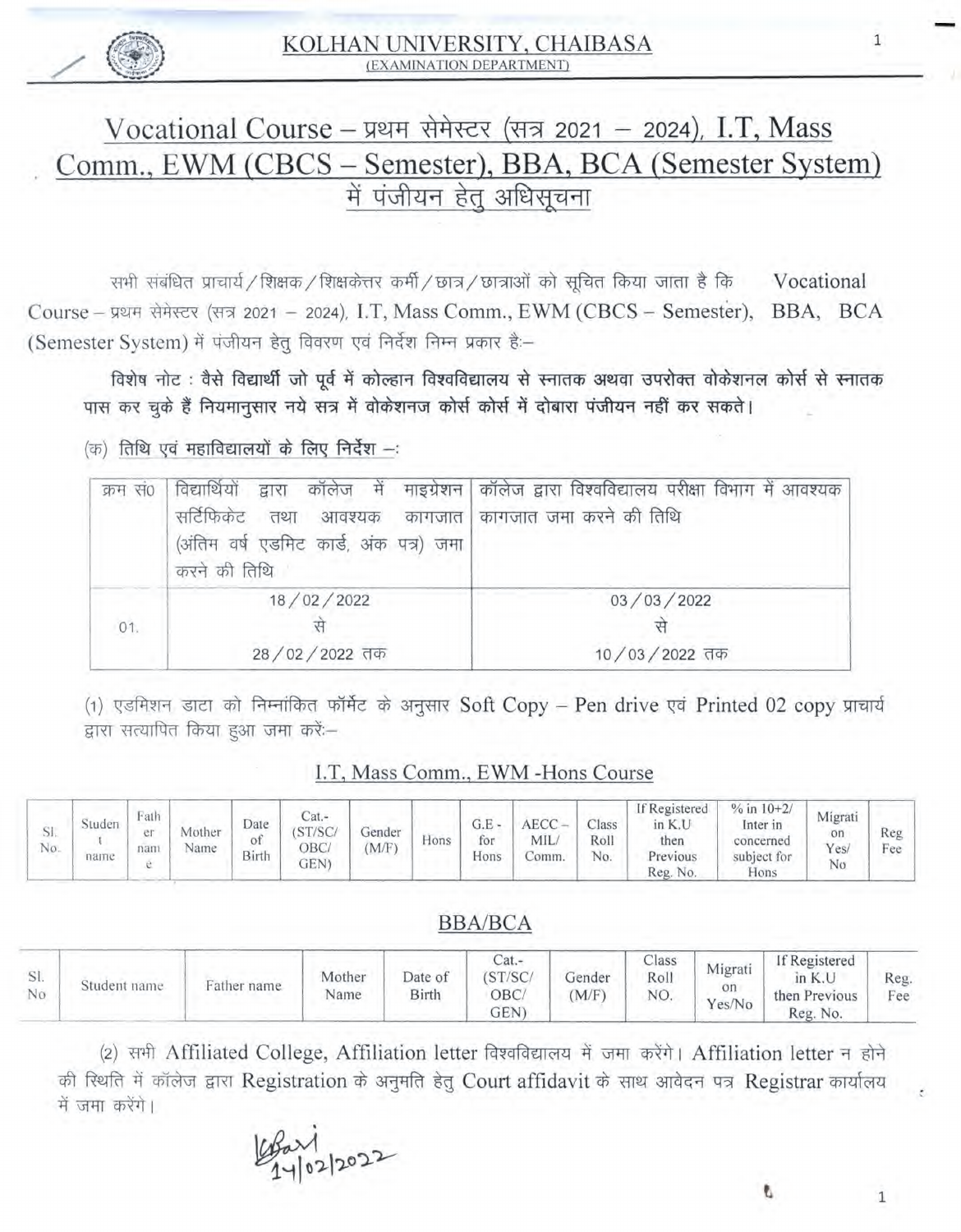- (3) पंजीयन हेतु निम्नांकित कागजात जमा करें:--
	- 1. D.D in tavour ot "The Registrar, Kolhan University" Payable at Chaibasa.
	- 2. Forwarding letter in favour of Controller of Examinations, Kolhan University, Chaibasa.
	- 3. Affiliation letter must be enclosed. (Affiliated College)
	- 4. Fee statement.
	- 5. Undertaking Principal of the concerned/affiliated college has to be submit an undertaking mentioning "if any fault will be detected in future regarding bonafied candidature of the student/affiliation of the course and subject with session then college authority will be responsible for the same." Subject and session should be mentioned in undertaking clearly.

#### $($ ख) पंजीयन शुल्क:

(1) Rs. 250/ - झारखण्ड राज्य JAC Board से  $10+2/$ Intermediate उत्तीर्ण विद्यार्थियों के लिए।

(2) Rs.  $450/$  - दुसरे Board / राज्य से  $10+2/$ Intermediate उत्तीर्ण विद्यार्थियों के लिए।

 $($ ग $)$  माइग्रेशन सर्टिफिकेट:

 $(1)$  जिनका  $10+2$ /Intermediate या समकक्ष का माइग्रेशन भुला गया है उनको FIR Copy एवं Court Affidavit तथा Undertaking (15 दिनों के अंदर Duplicate Migration जमा करने का) कॉलेज में जमा करें अथवा Duplicate Migration हेतु आवेदन किये गये फीस चालान एवं Undertaking कॉलेज में जमा करें।

(2) जिन्होंने पूर्व में स्नातक में कोल्हान विश्वविद्यालय में नामांकन लेकर केवल Registration किये थे किंतु परीक्षा में कभी शामिल नहीं हुये re -admission की स्थिति में उनको स्नातक का मूल पंजीयन पत्र (original Registration Slip) जमा करना है।

#### अथवा

जिन्होंने पूर्व के वर्षों में स्नातक में नामांकन लेकर Registration हेतु आवेदन किये थे और अपना स्नातक का Migration जमा कर दिये थे किंतु अपने कॉलेज से Registration Slip नहीं छुड़ाये और अब दोबारा re admission कर नये सत्र में Registration करना चाह रहे हैं वे अपने कॉलेज प्राचार्य द्वारा सत्यापित पत्र जमा करेंगे जिनमें स्पष्ट उल्लेख हो कि विद्यार्थी ने पूर्व में Registration हेतु आवेदन किया था तथा उनका स्नातक का Migration जमा हो चुका है।

(3) जिनका स्नातक का पहले का original Registration Slip भुला गया है उनको FIR Copy एवं Court Affidavit जमा करना होगा जिसमें Registration Number का स्पष्ट उल्लेख हो।

> कुलपति के आदेशानुसार  $\sqrt{50}/-$ परीक्षा नियंत्रक कोल्हान विश्वविद्यालय, चाईबासा।

 $4 - 12022$ 

l

2

2